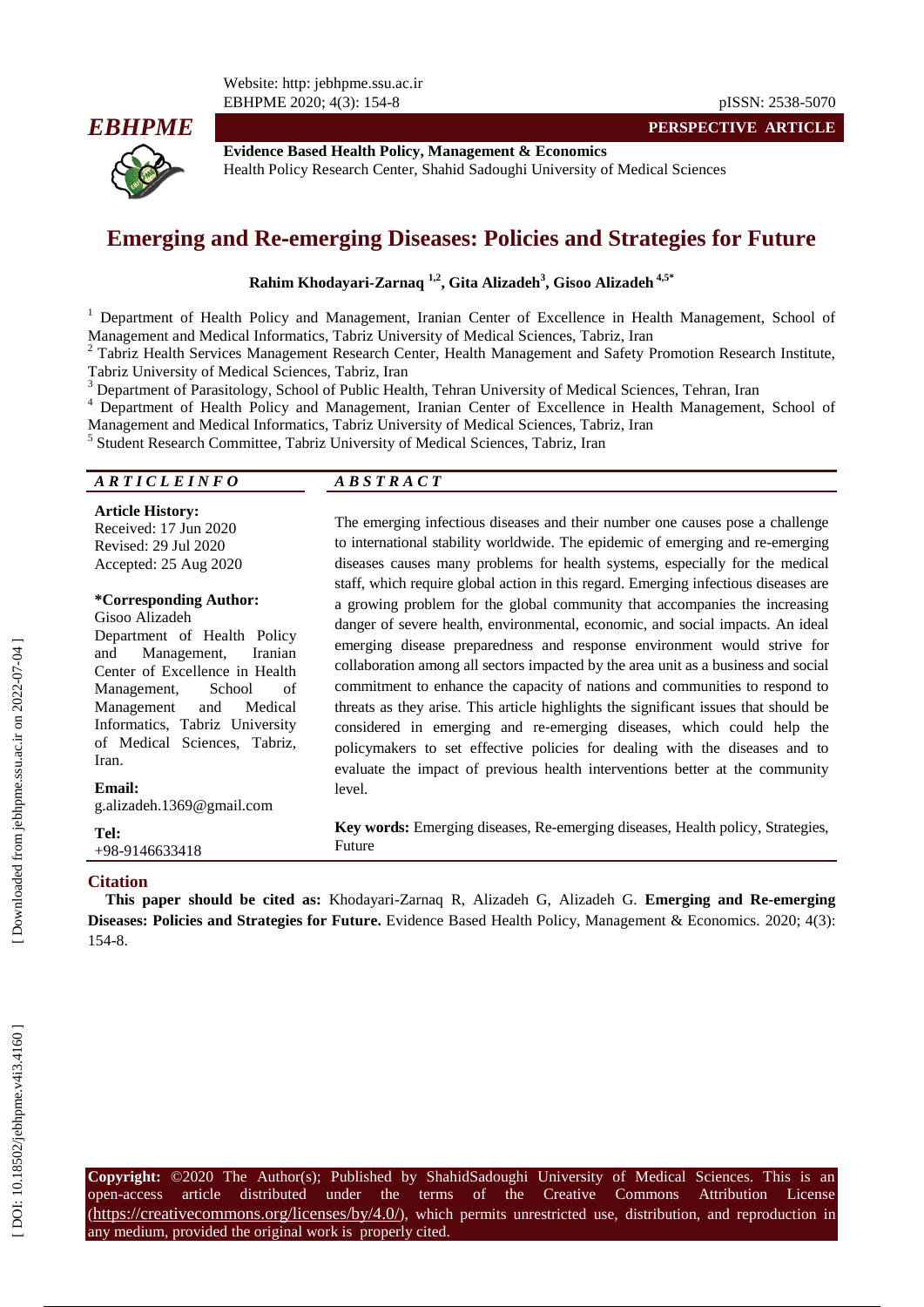## **Introduction**

Newly discovered, and antecedent unknown, infectious agents area unit rising infectious infectious agents area unit rising infectious diseases that cause native or international public health issues. Re ‐emerging infectious diseases identified before has plummeted to such low rates that they are no longer considered to be the issues of public health. However, they are showing upward increases in incidence or prevalence worldwide or have emerged in places where they have not been observed before (1). Factors for emerging infectious disease (EID) are dynamic and interrelated (2). Factors, which often differ for EID, include genetic, biological, social, political, and economic factors. Increased world population, ageing, tourism, urbanization, global climate change, human dynamics and behavior, economic growth and land use, technology and industry, deterioration of public health policies, deprivation and social inequality, war and famine, lack of political ability and hence the aim to harm area unit among the factors supporting the emergence, evolution (3) .

In 2016, nearly 10 million people died from infectious diseases, representing one -fifth of all deaths worldwide (4). Every year, almost 30 percent of 1.49 billion Disability -Adjusted Life Year (DALYs) is lost to infectious diseases. Disability caused by infectious diseases also has a significant public health effect. For example, while trachoma and onchocerciasis are not fatal, they may lead to vision loss, which is an essential burden of disease affecting the quality of life and contributes to economic loss (5). The burden of morbidity and mortality from infectious disease falls most heavily on people in developed countries, and especially on infants and children (6). Therefore, by definition, Lyme disease, tuberculosis (TB), West Nile virus, Nipah virus, HIV, and microbial antibiotic - infections are all among emerging infections. The global fatality rate of 17 million deaths per year is believed to be caused by the widespread of highly infectious diseases (7). During the 1960s, human coronaviruses (HCoVs) were first described in patients with the common cold.

Since then, more HCoVs have been reported, including those that cause severe acute respiratory syndrome (SARS), Middle East Respiratory Syndrome (MERS), and two viruses that may cause serious respiratory disease in infected humans (8). The first severe infectious diseases emerged in the 21st century, as in the case of SARS. SARS, a new coronary virus, which originated in China in 2003, spread quickly to 30 countries across Asia, the Americas and Europe, with a total of 8,439 cases and 812 deaths within 7 to 8 months. It posed a major challenge to global health security, health -care specialist employees, and economic stability and growth. In Asian countries, financial losses have been estimated at UD\$ 10 -30 billion (9) .

### **Last Epidemic**

Recently, in Wuhan, China, the Chinese authorities detected a cluster of new coronavirus (SARS -CoV -2) infections, which is a new and unknown type of virus in humans. The COVID -19 epidemic initially spread quickly throughout China, but infected more than 190 countries across the world. Globally, the number of coronavirus cases has passed 805,377 people, with 39,469 deaths till now. (Update: 2020/31/3)

## **Challenges of emerging and re** ‐**emerging diseases**

The WHO announced an Public Health Emergency of International Concern (PHEIC) on January  $30<sup>th</sup>$ , in 2020. The urgent management approaches against 2019 -nCoV are preventing transmission, isolation, respiratory, eye safety, and hand hygiene, depending on the current status (10). New pathogens and antimicrobial types of older pathogens continue to evolve, some of which, with the potential to spread rapidly and internationally, with high morbidity and mortality rate (2). Considering the public health, emerging infections remain a challenge in global and national levels. Epidemics or pandemics caused by these emerging and re -emerging diseases frequently take a heavy toll of life and cause significant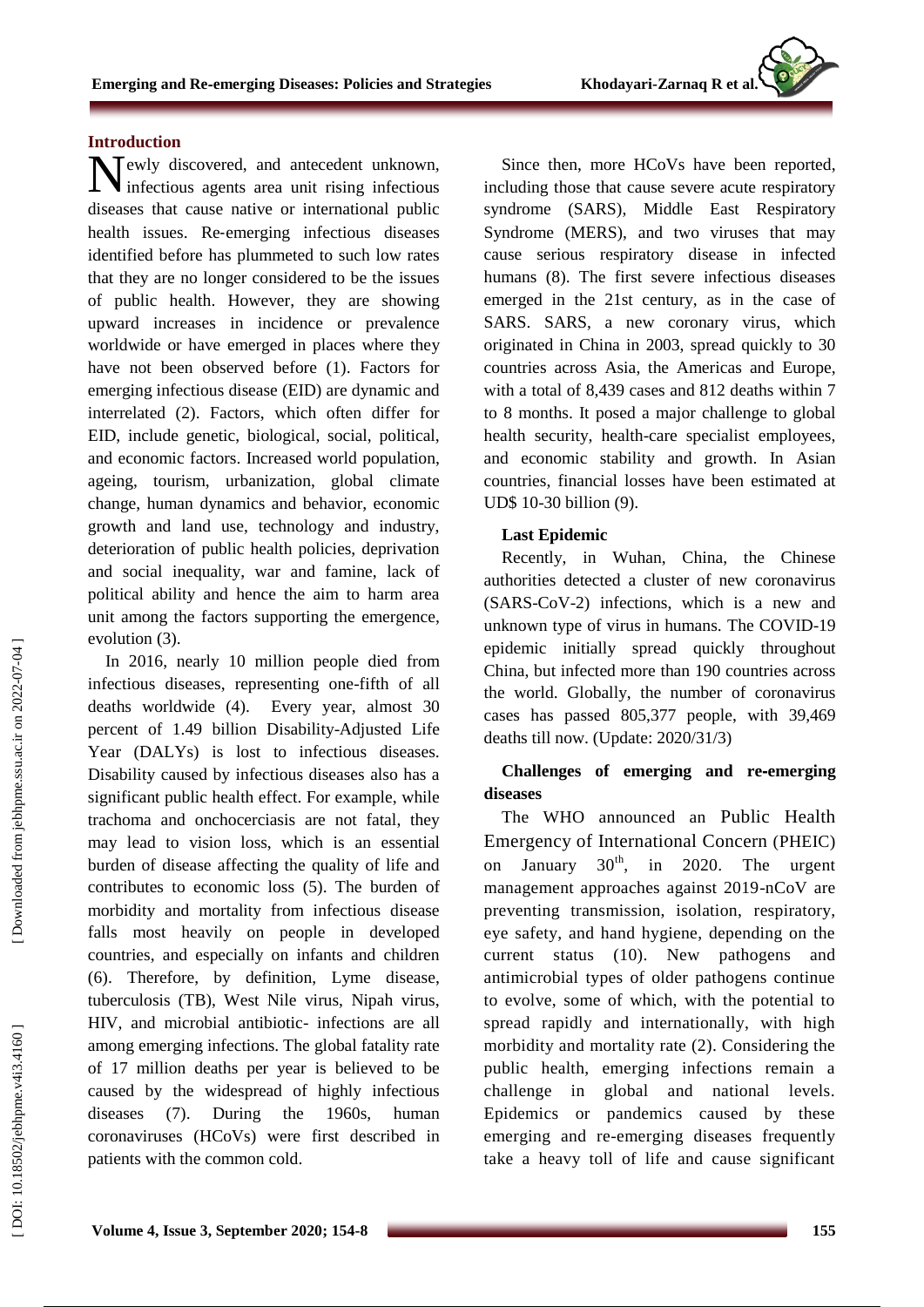anxiety and fear as they spread rapidly across borders.

Responsive rapid response systems at various levels of health service are the foundation of identifying risks to public health and responding rapidly enough to protect precious human lives. To address the challenge of emerging and re -emerging pathogens, global and national commitment and systematic strategies are needed at all levels of health care services (11) . In addition to health, emerging infections are also considered as severe economic, developmental, and security challenges . A comprehensive national policy on infectious diseases should be applied to tackle the challenges of emerging and re -emerging infections getting through all related governmental as well as non governmental industries.

Regional efforts to plan and control dengue fever and other Arboviral infections encountered major challenges such as inadequate vector surveillance capacities, limited multidisciplinary and inter -sectoral cooperation, lack of integrated vector management strategies, and low awareness of these infections (12). Other issues include knowledge gaps on risk factors for emerging disease transmission, poor and inconsistent early detection and response surveillance systems, limited laboratory testing capabilities, insufficient expenditure in disease monitoring and response programs, and lack of formal preparedness and response plans (13) . One of the significant challenges in emerging and re -emerging diseases is the issue of protecting health care providers because, in epidemics, health care providers are more likely to get infected (14). The World Health Organization (WHO) has released guidelines for protection in various situations. However, the extent of their success is not clear.

## **Strategies for emerging and re** ‐**emerging diseases**

In 2000, WHO and its partners developed the Global Outbreak Alert and Response Network (GOARN) to ensure that countries have rapid access to the most relevant tools and expertise for identifying, evaluating, and responding

emergencies of international significant public health. WHO Health Emergencies (WHE) Program's mission is to develop member states' capacity to handle emergency health threats when national resources are overwhelmed, lead and coordinate the international health response to monitor outbreaks, and provide effective relief and recovery for affected populations (7) The safety of healthcare workers during outbreaks is essential, especially in the initial stages, when limited information about the transmission and infection potency of the virus is available (15). Since the world is increasingly linked, emerging diseases pose a more significant threat and require local, national, and global coordination. The lessons learned from these outbreaks of disease illustrate the need to move towards a more comprehensive, holistic, and constructive approach. In these cases, disease risks are frequently compounded by vulnerable public health networks and weak or fractured capacities for monitoring and identifying the risks (16) . Commitment to technology transfer and global cooperation is necessary to keep up with emerging infectious diseases when agility is required. Pathogen surveillance and exploration will promote global cooperation through partnerships on matters that occur beyond national or political borders and represent common objectives (17). . Social distancing has been effective in curbing the human -to - human spread and reducing morbidity and mortality in past disease epidemics. A single policy of social distancing may minimize the spread of epidemics, but several policies like that, such as more stringent steps such as isolation and quarantine, are typically enforced in conjunction to be more effective (18). For instance, the combination of social distancing and disease control policies during the extended Chinese Lunar New Year holiday has prevented new infections in the case of COVID -19 which happened in China (19).

To prevent the next epidemic and pandemic, research and investment in three areas were suggested; wildlife surveillance to identify the high -consequence pathogens they carry, wildlife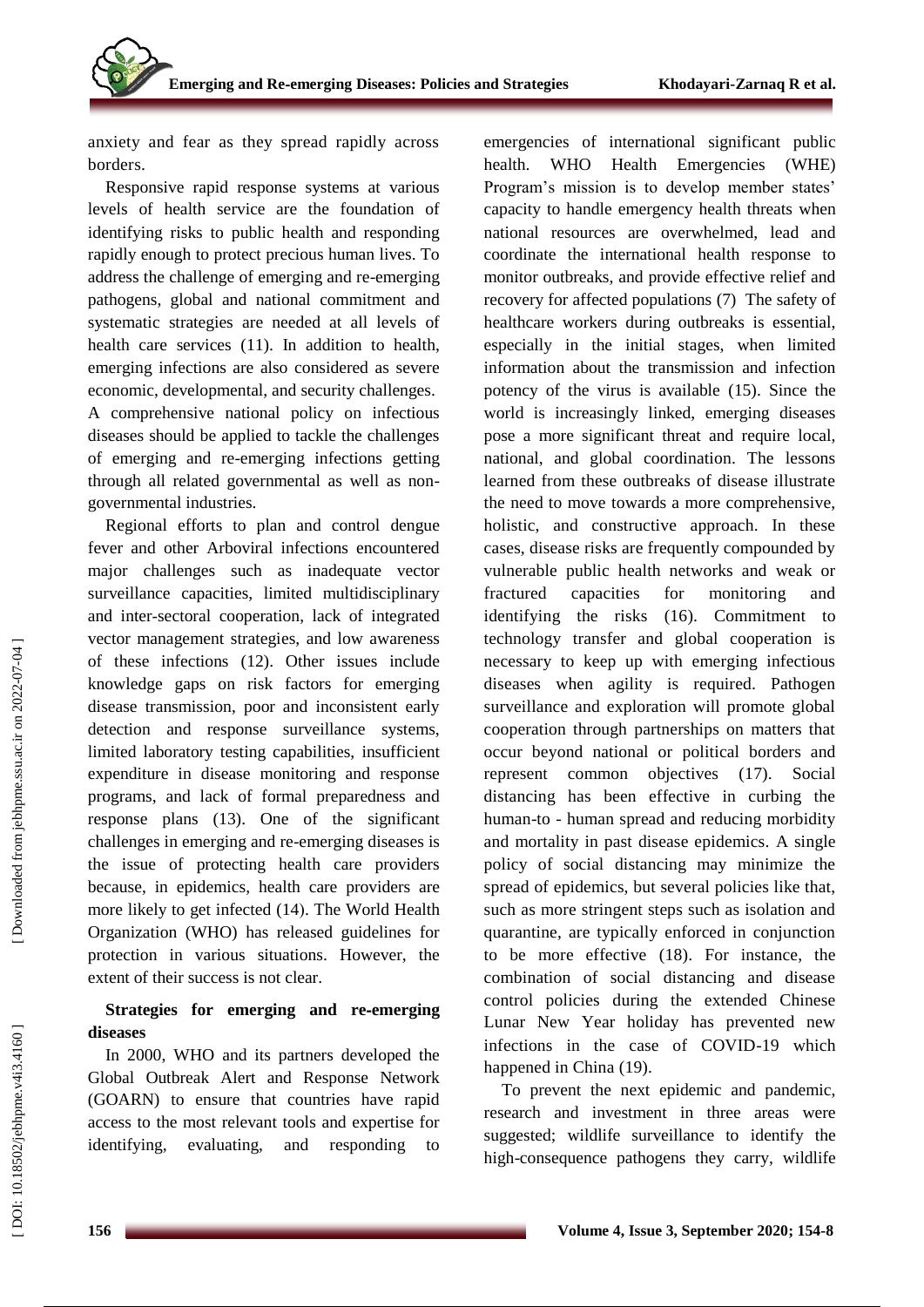touch surveillance to detect early spillover events, and enhancement of wildlife industry's biosecurity. Global cooperation and collaboration will be critical if disease transmission needs to be controlled (20 ). Since the epidemiological determinants for most infectious diseases are well understood, detailed strategic intervention plans and policies can be established including surveillance and response, prevention and control measures, infrastructure, applied research, production of new vaccines against emerging diseases, successful implementation of international health regulations, having a framework for promoting international collaboration and participation of all stakeholders, and fair use of antimicrobials to prevent drug resistance from developing (21 ) .

## **Conclusion**

Strengthening the monitoring and timely reporting systems will prompt responses to the opportunity and enhance health infrastructure at all levels of health care driven by trained, qualified, and committed workforce who are required as a countermeasure to combat this threat. Social media engagement should be of paramount importance for raising information and engaging people in reducing fear in particular. It is clear that the EID issue is not limited to a single country, and effective and sustained international cooperation is required in the prevention and control of the diseases.

## **Acknowledgments**

Not applicable

## **Conflict of interests**

The authors declared that they have no conflict of interests.

## **Authors' contributions**

Khodayari -Zarnaq R and Alizadeh G designed research; Alizadeh G compiled the research reports and wrote manuscript; Alizadeh G had primary responsibility for final content. All authors read and approved the final manuscript.

## **Funding**

None .

## **References**

- 1. Snowden FM. Emerging and reemerging diseases: a historical perspective. Immunological Reviews. 2008; 225(1): 9 -26.
- 2. Gupta SK, Gupta P, Sharma P, Shrivastava AK, Soni SK. Emerging and Re -emerging Infectious Diseases, Future Challenges and Strategy. Journal of Clinical & Diagnostic Research. 2012; 6(6).
- 3. Morens DM, Folkers GK, Fauci AS. The challenge of emerging and re -emerging infectious diseases. Nature. 2004; 430(6996): 242 -9.
- 4. Kassebaum NJ, Arora M, Barber RM, Bhutta ZA, Brown J, Carter A, et al. Global, regional, and national disability -adjusted life -years (DALYs) for 315 diseases and injuries and healthy life expectancy (HALE), 1990 –2015: a systematic analysis for the Global Burden of Disease Study 2015. The Lancet. 2016; 388(10053): 1603 -58.
- 5. Whitcher JP, Srinivasan M, Upadhyay MP. Corneal blindness: a global perspective. Bulletin of the World Health Organization. 2001; 79: 214 - 21.
- 6. Organization WH. Combating emerging infectious diseases in the South -East Asia region. WHO Regional Office for South -East Asia, 2005.
- 7. Sarma N. Emerging and re -emerging infectious diseases in South East Asia. Indian Journal of Dermatology. 2017; 62(5): 451.
- 8. Su S, Wong G, Shi W, Liu J, Lai AC, Zhou J, et al. Epidemiology, genetic recombination, and pathogenesis of coronaviruses. Trends in Microbiology. 2016; 24(6): 490 -502.
- 9. Heymann DL, Prentice T, Reinders LT. The world health report 2007: a safer future: global public health security in the 21st century: World Health Organization; 2007.
- 10. She J, Jiang J, Ye L, Hu L, Bai C, Song Y. 2019 novel coronavirus of pneumonia in Wuhan, China: emerging attack and management strategies. Clinical and Translational Medicine. 2020; 9(1): 19.
- 11. Dikid T, Jain S, Sharma A, Kumar A, Narain J. Emerging & re -emerging infections in India: An overview. The Indian Journal of Medical Research. 2013; 138(1): 19.